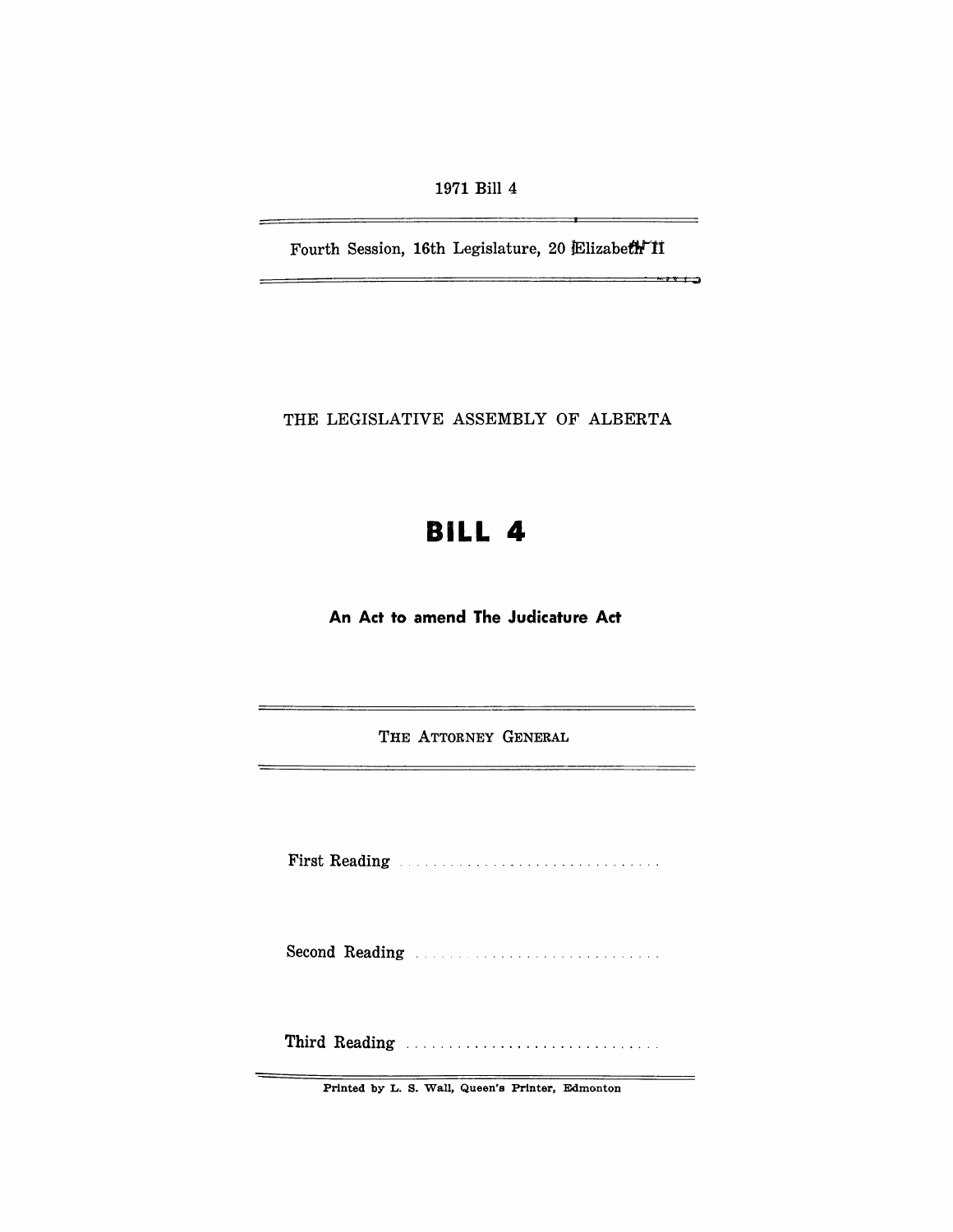# **BILL 4**

## 1971

### AN ACT TO AMEND THE JUDICATURE ACT

### *(Assented to* , 1971)

HER MAJESTY, by and with the advice and consent of the Legislative Assembly of Alberta, enacts as follows:

*1. The Judicature Act* is *hereby amended.* 

*2. Section* 7, *clause (b) is amended by striking out the figure* "II" *and by substituting the figure "13".* 

*3. Section* 19 is *struck out and the following is substituted:* 

19. (1) The Court has jurisdiction and shall grant relief from the consequences of the breach of any covenant or the non-payment of principal or interest by a mortgagor or purchaser in any case in which the mortgagor or purchaser, his heir or assigns remedies the breach of covenant or pays all the arrears due under the mortgage or agreement for sale with lawful costs and charges in that behalf

- (a) at any time before a judgment is recovered, or
- (b) within such time as by the practice of the Court relief therein could be obtained.

(2) The mortgagor or purchaser may, by notice in writing, require the mortgagee or vendor to furnish him with a statement in writing

- (a) of the nature of the breach of any covenant, or
- (b) of the amount of principal or interest with respect to which the mortgagor or purchaser is in default,

and of the amount of any expenses necessarily incurred by the mortgagee or the vendor.

(3) The mortgagor or purchaser may, not more than once a year by notice in writing, require the mortgagee or vendor to furnish him with a statement in writing of the amount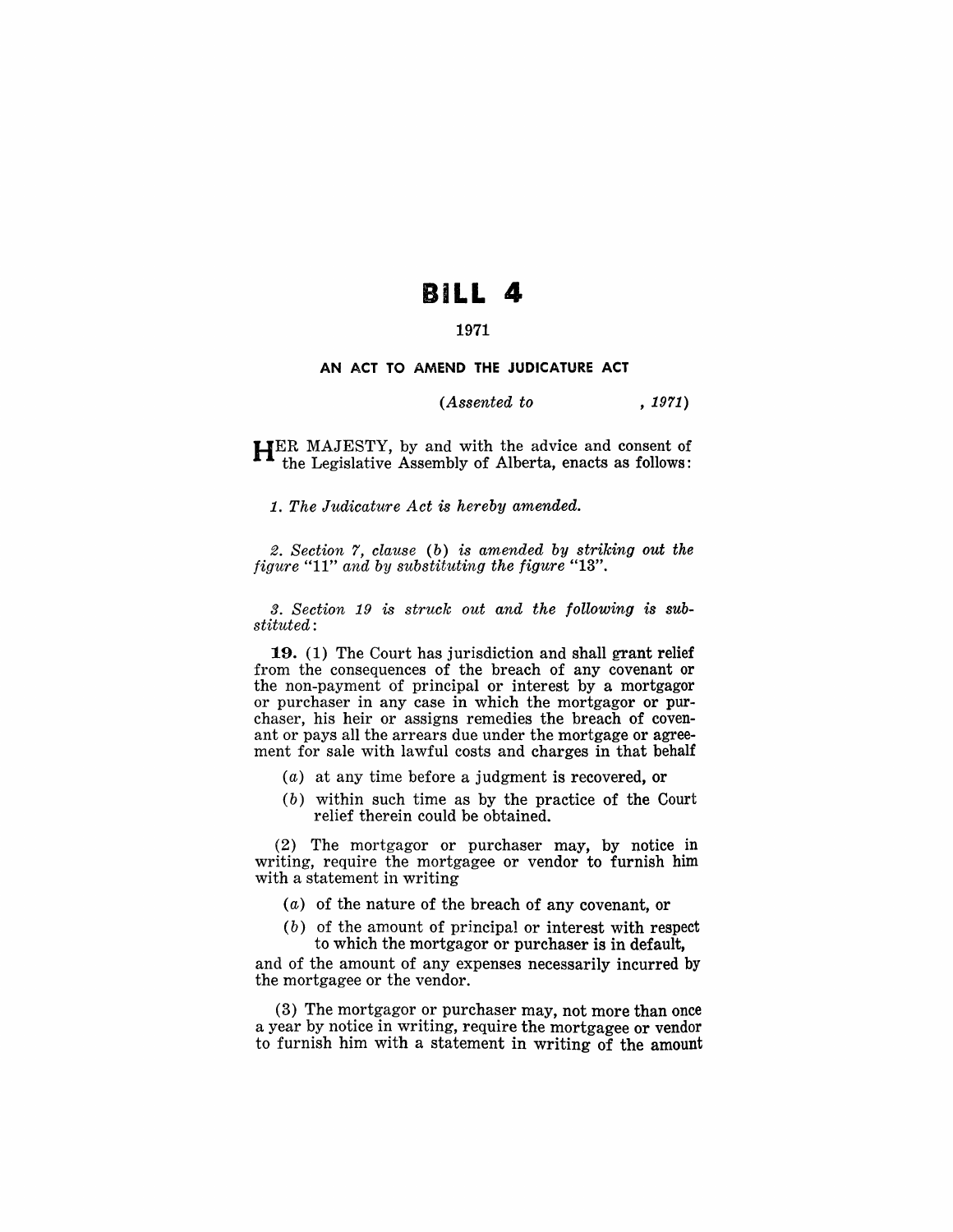Explanatory Notes

#### I. This Bill amends chapter 193 of the Revised Statutes of Alberta 1970.

#### 2. Section 7 presently reads:

- 7. The Trial Division shall consist
	- (a) of a Chief Justice who shall be styled the Chief Justice of the Trial Division of the Supreme Court of Alberta, and
	- (b) of 11 other judges who shall be called and be justices of the Supreme Court of Alberta.

#### 3. Section 19 presently reads:

19. The Court has jurisdiction to grant and shall grant relief from the consequences of non-payment of purchaser and gagor or purchaser, gagor or purchaser, his heir or assign, pays all the arrears due under the mortgage or agreement for sale with lawful costs and charges in that behalf

(a) at any time before a judgment in the premises is recovered, or (b) within such time as by the practice of the Court relief therein could be obtained.

The amendment now allows the Court to grant relief for a breach of covenant as well as non-payment under a mortgage or agreement for sale. It also provides a method for a mortgagor or purchaser to ascertain if he is in breach of any covenant or to ascertain the amount of arrears and costs so that he can exercise his rights to remedy the breach or to pay the arrears and costs and restore the mortgage or agreement for sale to good standing.